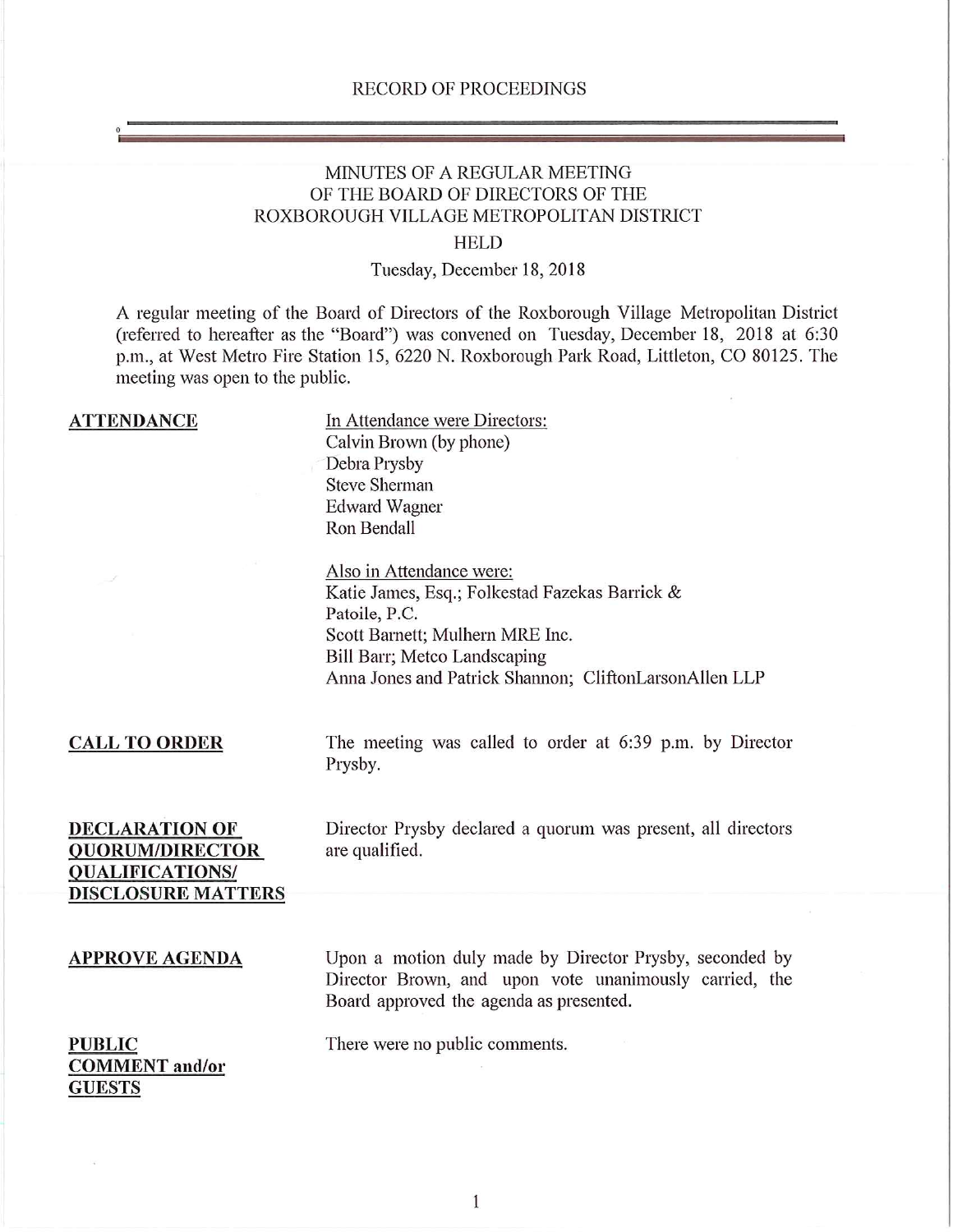| CONSENT AGENDA           | Consider Approval of the November 13, 2018 Special<br>А.<br>Meeting Minutes                                                                                                                                       |  |  |  |
|--------------------------|-------------------------------------------------------------------------------------------------------------------------------------------------------------------------------------------------------------------|--|--|--|
|                          | Upon a motion duly made by Director Sherman, seconded by<br>Director Bendall, and upon vote unanimously carried, the Board<br>approved the Consent Agenda.                                                        |  |  |  |
| <b>DISCUSSION AGENDA</b> |                                                                                                                                                                                                                   |  |  |  |
| <b>DIRECTOR ITEMS</b>    | Director Sherman noted that Ed Yates reported that other<br>residents were upset with the article in The Voice regarding<br>Sterling Ranch. He will meet with Mr. Yates to discuss.                               |  |  |  |
| <b>MANAGER MATTERS</b>   | Discuss and Consider Approval of Master Plan RFP<br>А.                                                                                                                                                            |  |  |  |
|                          | Ms. Jones reported that she received comments on the<br>RFP from Directors Brown and Sherman. Director<br>Sherman reviewed his comments with the Board. Ms.<br>James had additional minor revisions that she will |  |  |  |

forward to CLA. The Board decided to release the RFP in January with responses due in February. A special meeting will be called for interviews after CLA has created a short list of contractors.

#### **B.** Website Logo

Ms. Jones reported that the website has been completed. Director Bendall asked about upgrading news on the main page. She noted that to update the website plan to allow for more features would cost \$17.67 per month.

After discussion, upon a motion duly made by Director Sherman, seconded by Director Wagner, and upon vote unanimously carried, the Board approved to increase the monthly fee.

Upon a motion duly made by Director Sherman, seconded by Director Wagner, and upon vote unanimously carried, the Board approved the purchase of .com, .org, net and .gov domains.

A decision on the logo was tabled. Director Prysby indicated she would like to go in a different direction, and consider a re-working of the original logo and the Board agreed.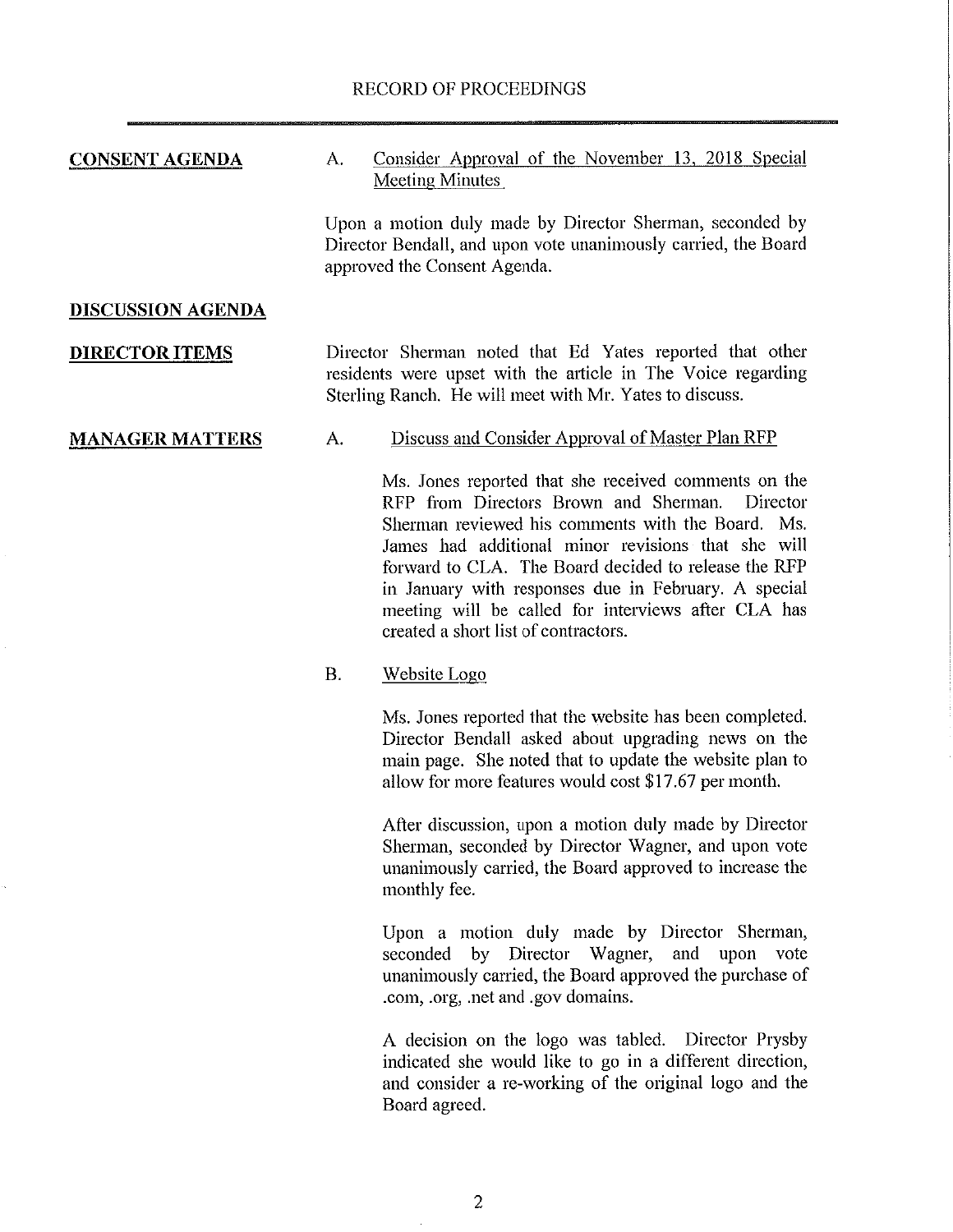#### RECORD OF PROCEEDINGS

C. Update on Geolens

This item was tabled.

D. Other

None.

**FINANCIAL MATTERS**  A. Review and Financial Statements, Cash Position and Property Tax Schedule

> Ms. Jones presented the Financial Statements, Cash Position and Property Tax Schedule to the Board. After review, upon a motion duly made by Director Sherman, seconded by Director Bendall, and upon vote unanimously carried, the Board accepted the Financial Statements, Cash Position and Property Tax Schedule.

> B. Review and Consider Approval of Current Claims. Approve Transfer of Funds, and Ratify Payment of Autopay Claims and Ratify Approval of Previous Claims

> Ms. Jones reviewed the claims with the Board. After review and discussion, upon a motion duly made by Director Sherman, seconded by Director Bendall, and upon a vote unanimously carried, the Board approved the current claims including ACH payments in the total amount of \$76,910.54 and payment of Director fees.

C. Other

None.

A. Metco Landscape Report

Mr. Barr reviewed the monthly Landscape Report with the Board.

- B. Review and Consider Approval of Proposals:
	- 1. Proposal for Cut Back of Willows Along Spillway Concrete Path - *\$7,975*

Mr. Barr presented the proposal with the Board. Upon a motion duly made by Director Sherman, seconded by Director Wagner,

#### **LANDSCAPE MAINTENANCE**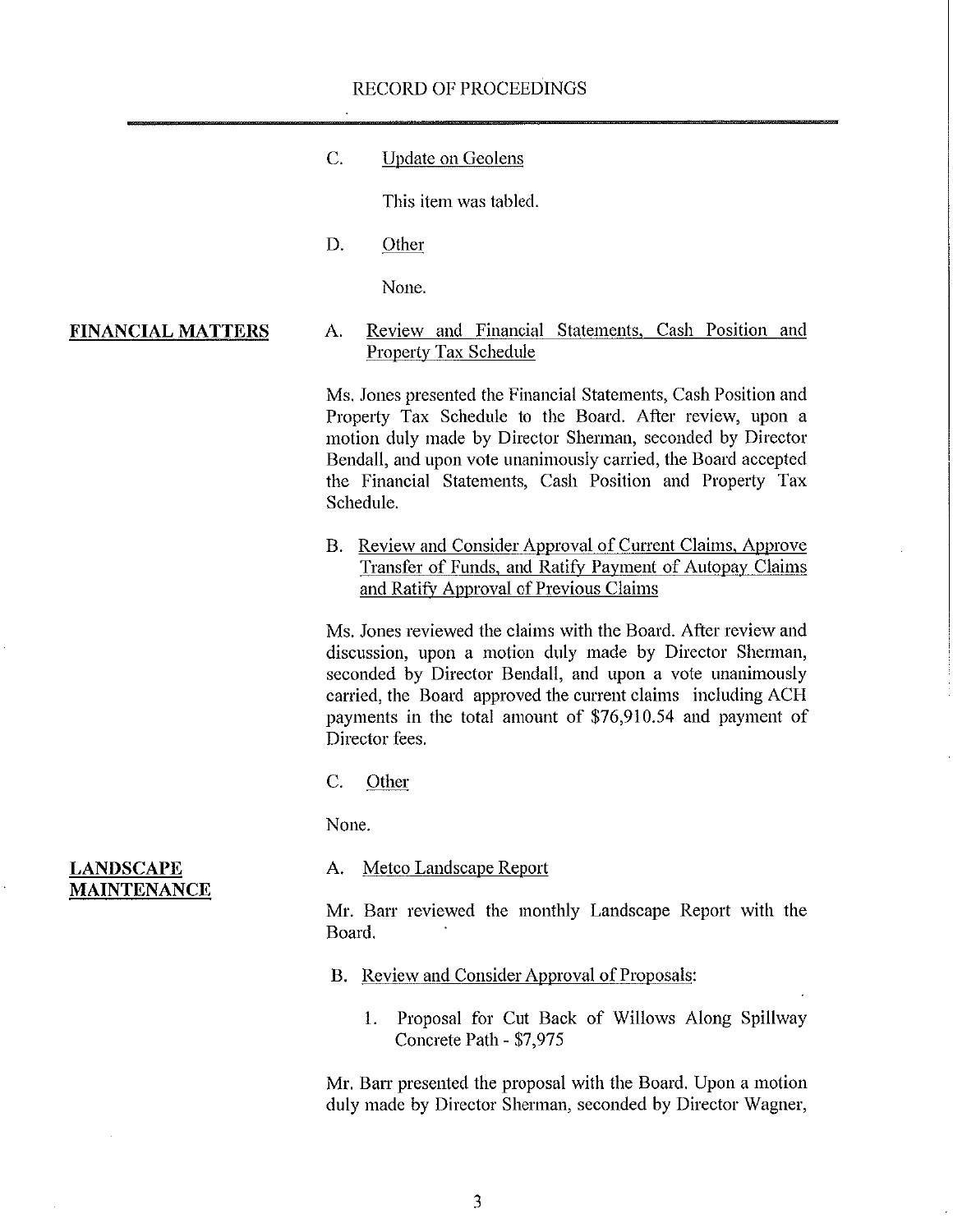#### RECORD OF PROCEEDINGS

and upon vote unanimously carried, the Board approved the proposal for cut back of willows along the waterway open space trails from tennis court to Waterton Canyon Road in the amount of \$7,975.

C. Other

Directory Prysby noted that the Christmas lights are still out in the median. Mr. Barr will follow up.

### LEGAL MATTERS

A. Update Regarding Final Water Due Diligence Filing and Executive Session Pursuant to C.R.S. Section 24-6- $402(4)(B)$  and for the Purposes of Receiving Legal Advice on Specific Legal Ouestions. if requested

Not needed.

B. Update on 14B Parcel Ownership

No update.

C. Update on Chatfield Farms Meters and Billing

Ms. James will work with Mr. Barnett and report at a future meeting.

D. Update on Sterling Ranch Referral

No update.

E. Other

Ms. James reported that TABOR states that the operating mill levy cannot increase from the previous year without a vote of the public.

Ms. James asked for clarification on who will be running the fireworks show for 2019 and whether it will be the District for Arrowhead Shores HOA. The Board will discuss further at the January future meeting.

#### **ENGINEERING MATTERS**

A. Update on Denver Water Release into Little Willow Creek

Mr. Barnett reported that Denver Water confirmed that they are still working on this until April.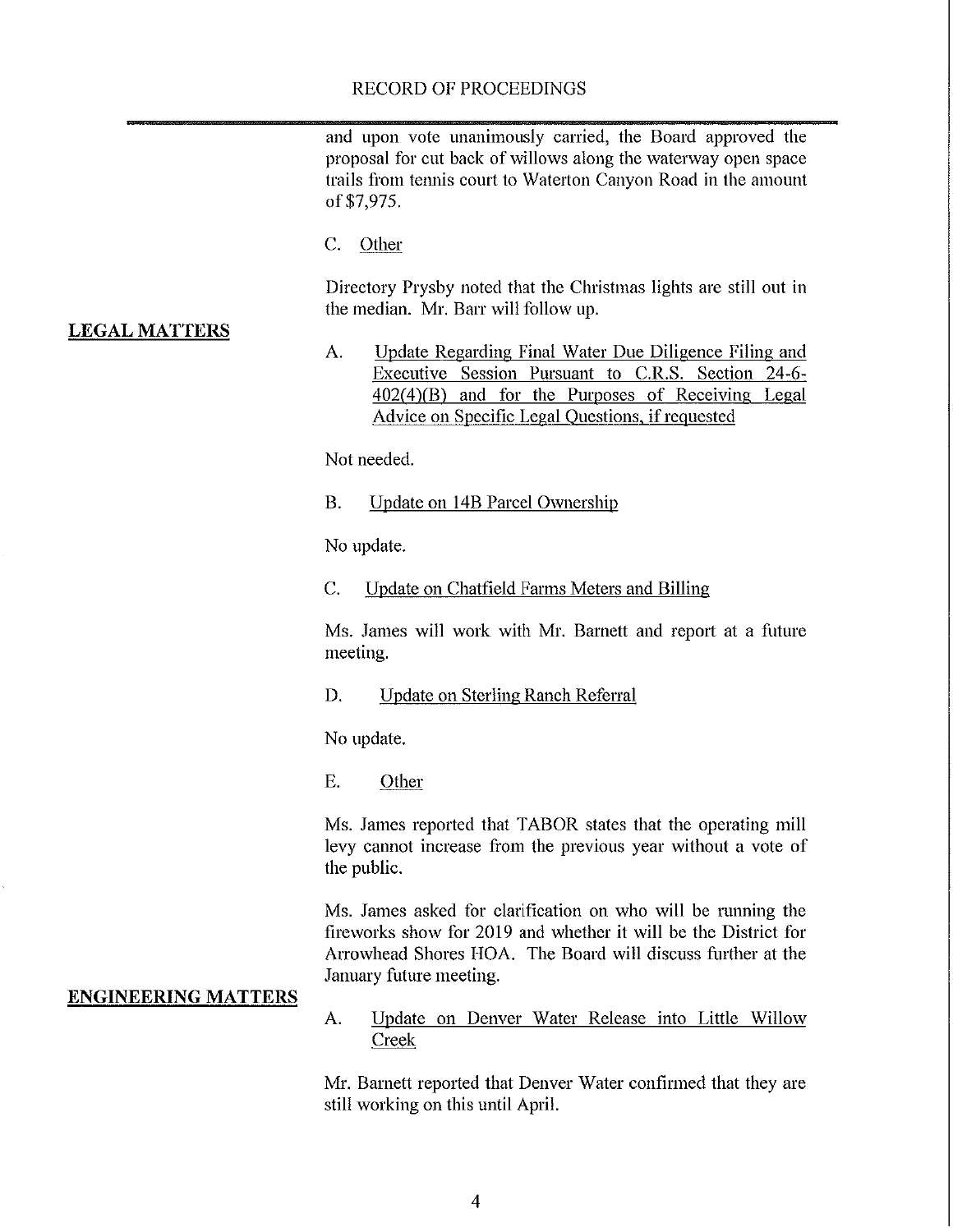| В. | 7 Acres Pond Update |  |  |
|----|---------------------|--|--|
|    |                     |  |  |

Mr. Barnett noted there was no update.

#### C. Discuss Aquatic Management at the Pond

Mr. Barnett noted that the packet contains a report from Aqua Sierra showing the water quality of the District ponds.

D. Discuss 6" Main Line Repair

Mr. Barnett reported that the 6" main line repair is completed.

E. Discuss Status of Handicap Striping

Mr. Barnett noted that Action Striping is waiting on the weather to schedule and will start when the weather is right.

F. Other

Mr. Barnett noted that the monument light was fixed. He will have the installation of a handrail at Willow Creek once Denver Water finishes flushing. Director Wagner noted that Scott Venn, a resident, offered handyman services with a retainer to cover insurance. This will be discussed at the next meeting.

Mr. Barnett will meet with Mr. Barr to finish mapping irrigation. He presented irrigation maps as of December 2018.

## **OTHER BUSINESS** A. Confirm Quorum for January 15, 2019 Regular Board Meeting

A quorum was confirmed.

**ADJOURNMENT** Upon a motion duly made by Director Sherman, seconded by Director Bendall, and upon vote unanimously carried, the Board adjourned the meeting at 8:16 p.m.